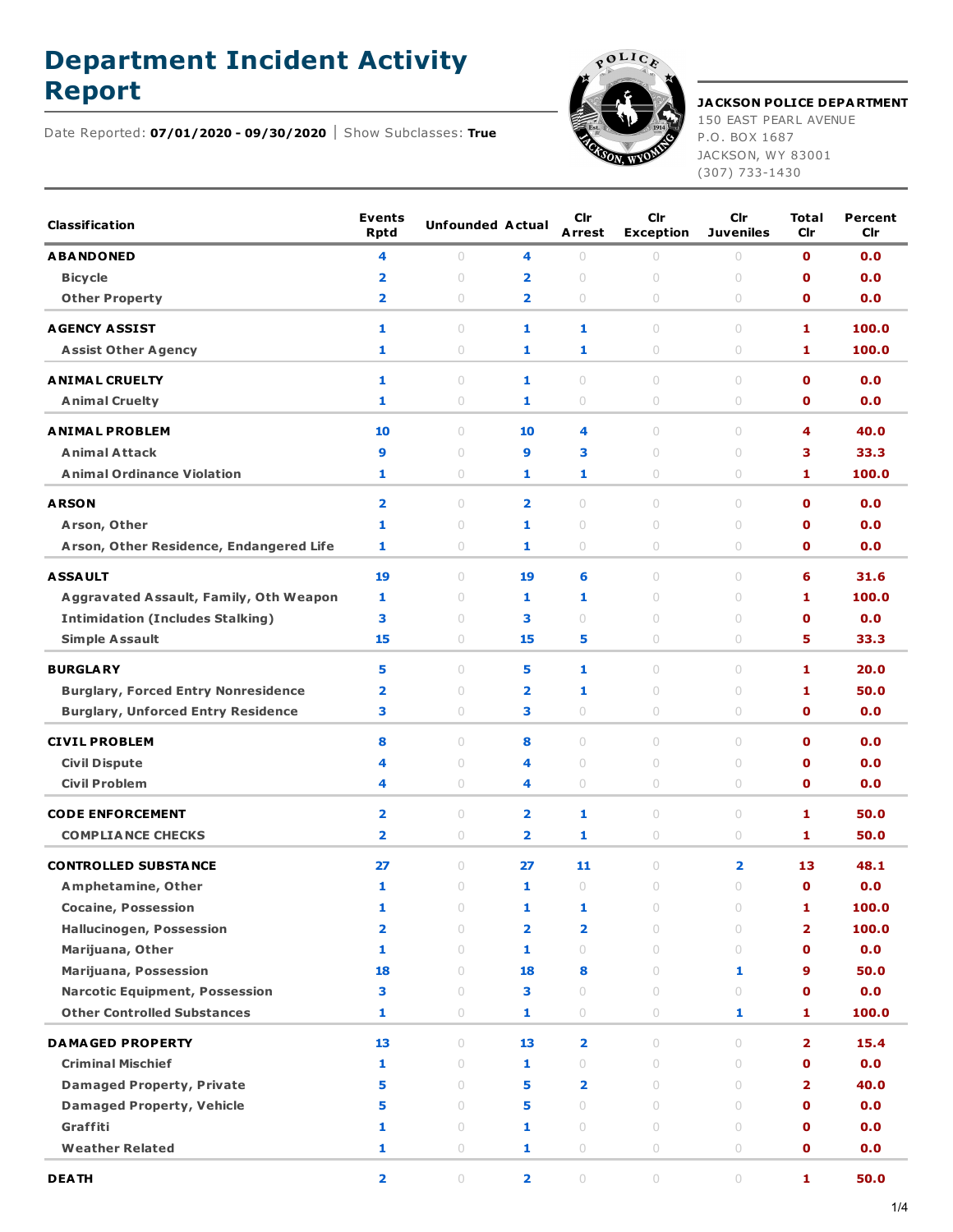| <b>Suicide</b>                         | 1                       | $\circ$             | 1                       | $\circ$                 | $\cup$                           | $\circ$            | $\mathbf 0$             | 0.0   |
|----------------------------------------|-------------------------|---------------------|-------------------------|-------------------------|----------------------------------|--------------------|-------------------------|-------|
| <b>Unattended Death</b>                | 1                       | $\circ$             | 1                       | $\circ$                 | 0                                | $\circ$            | 1.                      | 100.0 |
| <b>DOMESTIC PROBLEM</b>                | 14                      | $\circ$             | 14                      | 7                       | $\begin{array}{c} \n\end{array}$ | $\circ$            | 7                       | 50.0  |
| <b>Cruelty Toward Child</b>            | 3                       | $\circ$             | 3                       | 1                       | $\circ$                          | $\circ$            | 1                       | 33.3  |
| <b>Family Offense, Other</b>           | 10                      | $\circ$             | 10                      | 6                       | $\cup$                           | $\circ$            | 6                       | 60.0  |
| <b>Neglect Child</b>                   | 1.                      | $\circ$             | 1                       | $\circ$                 | 0                                | 0                  | 0                       | 0.0   |
| <b>DUI</b>                             |                         |                     |                         |                         | $\begin{array}{c} \n\end{array}$ |                    |                         | 95.0  |
| <b>Alcohol</b>                         | 20<br>15                | $\circ$<br>$\circ$  | 20<br>15                | 19<br>14                | $\circ$                          | $\circ$<br>$\circ$ | 19<br>14                | 93.3  |
| <b>Drugs</b>                           | 5                       | $\circ$             | 5                       | 5                       | 0                                | $\bigcirc$         | 5.                      | 100.0 |
|                                        |                         |                     |                         |                         |                                  |                    |                         |       |
| <b>FAMILY DISTURBANCE</b>              | 6                       | $\circ$             | 6                       | 1                       | $\bigcirc$                       | $\circ$            | 1                       | 16.7  |
| <b>Family Disturbance</b>              | 3                       | $\circ$             | 3                       | 1                       | $\cup$                           | $\circ$            | 1                       | 33.3  |
| <b>Verbal Argument</b>                 | 3                       | 0                   | з                       | $\circ$                 | 0                                | 0                  | 0                       | 0.0   |
| <b>FIRE</b>                            | 1                       | $\circ$             | 1                       | $\circ$                 | $\circ$                          | $\circ$            | $\mathbf 0$             | 0.0   |
| <b>Structural Fire</b>                 | 1                       | $\circ$             | 1                       | $\circ$                 | 0                                | $\circ$            | 0                       | 0.0   |
| <b>FORGERY</b>                         | 8                       | $\circ$             | 8                       | 6                       | $\circ$                          | $\circ$            | 6                       | 75.0  |
| <b>Pass Counterfeited Documents</b>    | 1                       | $\circ$             | 1                       | $\circ$                 | $\circ$                          | $\circ$            | $\mathbf 0$             | 0.0   |
| <b>Pass Forged Documents</b>           | 4                       | 0                   | 4                       | 4                       | $\circ$                          | $\circ$            | 4                       | 100.0 |
| <b>Possess Counterfeited Documents</b> | 2                       | $\circ$             | $\overline{\mathbf{2}}$ | 1                       | $\circ$                          | $\circ$            | 1                       | 50.0  |
| <b>Possess Forged Documents</b>        | 1                       | $\circ$             | 1                       | 1                       | 0                                | $\circ$            | 1                       | 100.0 |
|                                        |                         |                     |                         |                         |                                  |                    |                         |       |
| <b>FRAUD</b>                           | 8                       | $\circ$             | 8                       | $\circ$                 | $\circ$                          | $\circ$            | 1                       | 12.5  |
| <b>Fraud By Wire</b>                   | 1                       | $\circ$             | 1                       | $\circ$                 | $\circ$                          | $\circ$            | $\mathbf 0$             | 0.0   |
| <b>Fraud, False Statement</b>          | 1                       | $\circ$             | 1                       | $\circ$                 | $\begin{array}{c} \n\end{array}$ | $\circ$            | $\mathbf 0$             | 0.0   |
| <b>Fraud, Insufficient Funds Check</b> | 1                       | 0                   | 1                       | $\circ$                 | $\cup$                           | $\circ$            | O                       | 0.0   |
| <b>Fraudulent Activities Other</b>     | 4                       | $\circ$             | 4                       | $\circ$                 | $\circ$                          | $\circ$            | 1                       | 25.0  |
| <b>Hacking/Computer Invasion</b>       | 1                       | 0                   | 1                       | $\circ$                 | 0                                | $\bigcirc$         | 0                       | 0.0   |
| <b>HARASSMENT</b>                      | 8                       | $\circ$             | 8                       | $\circ$                 | $\bigcirc$                       | $\circ$            | $\mathbf 0$             | 0.0   |
| <b>Electronic Communication</b>        | 4                       | $\circ$             | 4                       | $\circ$                 | $\circ$                          | $\circ$            | $\mathbf o$             | 0.0   |
| Harassment, Other                      | 4                       | 0                   | 4                       | $\circ$                 | 0                                | 0                  | 0                       | 0.0   |
| <b>JUVENILE PROBLEM</b>                | 5                       | $\circ$             | 5                       | $\circ$                 | $\begin{array}{c} \n\end{array}$ | $\circ$            | $\mathbf{0}$            | 0.0   |
| <b>Juvenile Problem</b>                | 5                       | $\circ$             | 5                       | $\circ$                 | $\circ$                          | $\circ$            | $\mathbf{o}$            | 0.0   |
|                                        |                         |                     |                         |                         |                                  |                    |                         |       |
| <b>LIQUOR LAW</b>                      | 5                       | $\circ$             | 5                       | 5                       | $\circ$                          | $\circ$            | 5                       | 100.0 |
| Liquor, Other                          | 1                       | $\circ$             | 1                       | 1                       | $\circ$                          | $\circ$            | 1                       | 100.0 |
| <b>Liquor, Possess</b>                 | 2                       | $\circ$             | 2                       | $\overline{\mathbf{2}}$ | $\circ$                          | $\circ$            | $\overline{\mathbf{2}}$ | 100.0 |
| Liquor, Sell                           | 2                       | 0                   | $\overline{\mathbf{2}}$ | 2                       | 0                                | $\circ$            | $\overline{\mathbf{2}}$ | 100.0 |
| <b>MEDICAL</b>                         | 1                       | $\circ$             | 1                       | $\bigcirc$              | $\circ$                          | $\circ$            | $\mathbf 0$             | 0.0   |
| <b>Ambulance Assist</b>                | 1                       | $\circlearrowright$ | 1                       | $\bigcirc$              | $\bigcirc$                       | $\bigcirc$         | $\mathbf 0$             | 0.0   |
| <b>MENTAL SUBJECT</b>                  | 2                       | $\circ$             | $\overline{\mathbf{2}}$ | $\circ$                 | $\circ$                          | $\circ$            | $\mathbf{o}$            | 0.0   |
| <b>Mental Subject</b>                  | 2                       | $\circ$             | $\overline{\mathbf{2}}$ | 0                       | $\circlearrowright$              | $\circ$            | $\mathbf 0$             | 0.0   |
|                                        |                         |                     |                         |                         |                                  |                    |                         |       |
| <b>MISCELLA NEOUS</b>                  | $\overline{ }$          | $\circ$             | 7                       | 1                       | $\circ$                          | 1                  | $\overline{2}$          | 28.6  |
| <b>MISCELLA NEOUS INCIDENTS</b>        | 7                       | $\circlearrowright$ | 7                       | $\mathbf{1}$            | $\circlearrowright$              | 1                  | 2                       | 28.6  |
| <b>MISSING PERSON</b>                  | $\overline{\mathbf{2}}$ | $\circ$             | $\overline{\mathbf{2}}$ | $\bigcirc$              | $\circ$                          | $\circ$            | $\mathbf 0$             | 0.0   |
| <b>Missing Person</b>                  | 2                       | $\circ$             | $\overline{\mathbf{2}}$ | $\circ$                 | $\circlearrowright$              | $\circ$            | $\mathbf 0$             | 0.0   |
|                                        |                         |                     |                         |                         |                                  |                    |                         |       |
| <b>NON UCR REPORTABLE</b>              | $\overline{ }$          | $\circ$             | $\overline{ }$          | $\overline{\mathbf{2}}$ | $\circ$                          | $\circ$            | $\overline{2}$          | 28.6  |
| <b>Non UCR Reportable</b>              | $\overline{ }$          | $\circlearrowright$ | 7                       | $\overline{\mathbf{2}}$ | $\bigcirc$                       | $\bigcirc$         | $\overline{\mathbf{2}}$ | 28.6  |
| <b>OBSTRUCT JUSTICE</b>                | $\overline{\mathbf{2}}$ | $\circ$             | $\overline{\mathbf{2}}$ | $\circ$                 | $\circ$                          | $\circ$            | $\mathbf{o}$            | 0.0   |
| <b>Probation Violations</b>            | 1                       | $\bigcirc$          | 1                       | $\circlearrowright$     | $\circ$                          | $\bigcirc$         | $\mathbf 0$             | 0.0   |
| <b>Violation Of A Court Order</b>      | 1                       | $\circlearrowright$ | 1                       | $\circlearrowright$     | $\circ$                          | $\bigcirc$         | $\mathbf 0$             | 0.0   |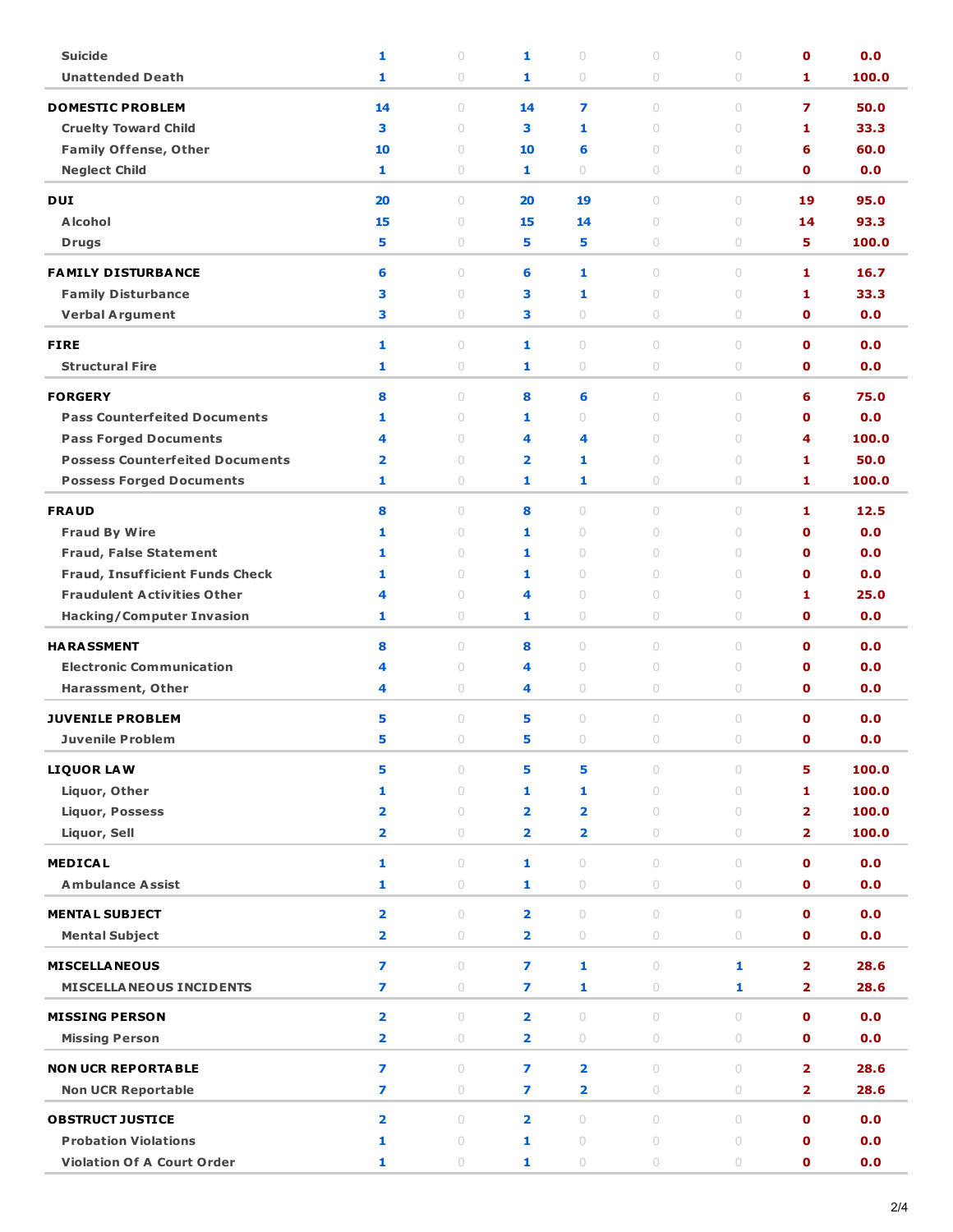| <b>OBSTRUCT POLICE</b>                          | 1                       | $\circ$             | 1                       | $\cup$                  | $\circ$                                    | $\circ$    | $\mathbf 0$                  | 0.0          |
|-------------------------------------------------|-------------------------|---------------------|-------------------------|-------------------------|--------------------------------------------|------------|------------------------------|--------------|
| <b>False Police Report</b>                      | 1                       | 0                   | 1                       | 0                       | $\circ$                                    | 0          | O                            | 0.0          |
| <b>OTHER SEX OFFENSE</b>                        | 5                       | $\circ$             | 5                       | $\circ$                 | $\circ$                                    | $\circ$    | $\mathbf 0$                  | 0.0          |
| <b>Incest With Minor</b>                        | 1                       | $\circ$             | 1                       | $\circ$                 | $\circ$                                    | $\circ$    | $\mathbf o$                  | 0.0          |
| <b>Indecent Exposure</b>                        | 1                       | $\circ$             | 1                       | $\circ$                 | $\circ$                                    | $\circ$    | O                            | 0.0          |
| Sex Offense, Other                              | 3                       | 0                   | 3                       | 0                       | $\circ$                                    | 0          | O                            | 0.0          |
| <b>PERSON CRIMES</b>                            | 1                       | $\circ$             | 1                       | $\circ$                 | $\circ$                                    | $\circ$    | $\mathbf 0$                  | 0.0          |
| <b>Crimes Against Persons</b>                   | 1                       | $\bigcirc$          | 1                       | $\bigcirc$              | $\circ$                                    | $\bigcirc$ | $\mathbf o$                  | 0.0          |
|                                                 |                         |                     |                         |                         |                                            |            |                              |              |
| <b>PRIVACY VIOLATION</b>                        | $\overline{\mathbf{2}}$ | $\circ$             | $\overline{\mathbf{2}}$ | 1                       | $\circ$                                    | $\circ$    | 1                            | 50.0         |
| <b>Criminal Trespass</b>                        | $\overline{\mathbf{2}}$ | 0                   | $\overline{\mathbf{2}}$ | 1                       | $\circlearrowright$                        | $\circ$    | 1                            | 50.0         |
| <b>PROBATION ORDER</b>                          | 5                       | $\circ$             | 5                       | $\overline{\mathbf{2}}$ | $\circ$                                    | $\circ$    | $\overline{2}$               | 40.0         |
| (COURT USE ONLY)                                | 5                       | 0                   | 5                       | $\overline{\mathbf{2}}$ | $\circlearrowright$                        | $\bigcirc$ | $\overline{\mathbf{2}}$      | 40.0         |
| <b>PROPERTY</b>                                 | 11                      | $\circ$             | 11                      | $\circ$                 | $\circ$                                    | $\circ$    | $\mathbf 0$                  | 0.0          |
| <b>Found Property</b>                           | 9                       | $\circ$             | 9                       | $\circ$                 | $\circ$                                    | $\circ$    | $\mathbf o$                  | 0.0          |
| <b>Lost Property</b>                            | $\overline{\mathbf{2}}$ | 0                   | $\overline{\mathbf{2}}$ | 0                       | $\circ$                                    | 0          | $\mathbf o$                  | 0.0          |
|                                                 |                         |                     |                         |                         |                                            |            |                              |              |
| <b>PROPERTY CRIMES</b>                          | 1                       | $\circ$             | 1                       | $\bigcirc$              | $\circ$                                    | $\circ$    | $\mathbf 0$                  | 0.0          |
| <b>Property Crimes</b>                          | 1                       | 0                   | 1                       | 0                       | $\circ$                                    | 0          | O                            | 0.0          |
| <b>PUBLIC INTOX</b>                             | 15                      | $\circ$             | 15                      | 10                      | $\circ$                                    | $\circ$    | 10                           | 66.7         |
| <b>Public Intoxication</b>                      | 15                      | 0                   | 15                      | 10                      | $\circ$                                    | 0          | 10                           | 66.7         |
| <b>PUBLIC SERVICE</b>                           | 1                       | $\circ$             | 1                       | $\circ$                 | $\circ$                                    | $\circ$    | $\mathbf o$                  | 0.0          |
| <b>Drug Disposal</b>                            | 1                       | 0                   | 1                       | 0                       | $\circ$                                    | 0          | O                            | 0.0          |
| <b>RELEASE ORDER</b>                            | 1                       | $\circ$             | 1                       | $\circ$                 | $\circ$                                    | $\circ$    | $\mathbf 0$                  | 0.0          |
| (COURT USE ONLY)                                | 1                       | 0                   | 1                       | 0                       | $\circlearrowright$                        | 0          | $\mathbf o$                  | 0.0          |
|                                                 |                         |                     |                         |                         |                                            |            |                              |              |
| <b>SECURITY CHECK</b>                           | 1                       | $\circ$             | 1                       | $\bigcirc$              | $\circ$                                    | $\circ$    | $\mathbf 0$                  | 0.0          |
| <b>Personal Security/Welfare Check</b>          | 1                       | 0                   | 1                       | 0                       | $\circ$                                    | 0          | $\mathbf o$                  | 0.0          |
| <b>SEXUAL ASSAULT</b>                           | 6                       | $\circ$             | 6                       | $\circ$                 | $\circ$                                    | $\circ$    | $\mathbf 0$                  | 0.0          |
| <b>Fondling</b>                                 | 4                       | $\circ$             | 4                       | $\circ$                 | $\circ$                                    | $\circ$    | $\mathbf 0$                  | 0.0          |
| Rape, Strongarm                                 | $\overline{\mathbf{2}}$ | $\circ$             | $\overline{\mathbf{2}}$ | $\circ$                 | $\circ$                                    | 0          | O                            | 0.0          |
| <b>STOLEN VEHICLE</b>                           | 1                       | $\bigcirc$          | 1                       | 0                       | $\circ$                                    | $\bigcirc$ | $\mathbf 0$                  | 0.0          |
| <b>Theft And Use Auto Other Crime</b>           | 1                       | $\circ$             | 1                       | $\bigcirc$              | $\circ$                                    | $\circ$    | 0                            | 0.0          |
|                                                 | 15                      | $\circ$             | 15                      | $\circ$                 | $\circ$                                    | $\circ$    | $\mathbf{o}$                 |              |
| <b>SUSPICIOUS</b><br><b>Suspicious Activity</b> | 13                      | $\bigcirc$          | 13                      | $\bigcirc$              | $\begin{array}{c} \n\end{array}$           | $\bigcirc$ | $\mathbf o$                  | 0.0<br>0.0   |
| <b>Suspicious Person</b>                        | $\overline{\mathbf{2}}$ | 0                   | 2                       | $\bigcirc$              | $\circlearrowright$                        | 0          | $\mathbf o$                  | 0.0          |
|                                                 |                         |                     |                         |                         |                                            |            |                              |              |
| <b>THEFT</b>                                    | 34                      | $\circ$             | 34                      | $\overline{\mathbf{2}}$ | $\circ$                                    | 1          | з                            | 8.8          |
| Larceny, Bicycle                                | 5                       | $\circ$             | 5                       | $\circ$                 | $\circ$                                    | $\circ$    | $\mathbf o$                  | 0.0          |
| Larceny, From Building                          | 4                       | $\circ$             | 4                       | $\circ$                 | $\circ$                                    | $\circ$    | $\mathbf o$                  | 0.0          |
| Larceny, From Vehicle                           | 6                       | $\circ$             | 6                       | $\circ$                 | $\circ$                                    | $\circ$    | $\mathbf 0$                  | 0.0          |
| Larceny, From Yard/Land                         | 1                       | $\circ$             | 1                       | $\circ$                 | $\begin{array}{c} \n\end{array}$           | $\circ$    | $\mathbf o$                  | 0.0          |
| <b>Purse, Snatching</b>                         | 1                       | $\circ$             | 1                       | $\circ$                 | $\circ$                                    | $\circ$    | $\mathbf o$                  | 0.0          |
| <b>Shoplifting</b><br><b>Theft Other</b>        | 8<br>9                  | $\bigcirc$          | 8<br>9                  | 1<br>1                  | $\circlearrowright$<br>$\circlearrowright$ | 1          | $\overline{\mathbf{2}}$<br>1 | 25.0<br>11.1 |
|                                                 |                         | 0                   |                         |                         |                                            | 0          |                              |              |
| <b>THREATS</b>                                  | 1                       | $\circ$             | 1                       | $\circ$                 | $\circ$                                    | $\circ$    | $\mathbf{o}$                 | 0.0          |
| <b>Threat-Terrorist/State Offenses</b>          | 1                       | $\circ$             | 1                       | $\bigcirc$              | $\circlearrowright$                        | $\bigcirc$ | $\mathbf 0$                  | 0.0          |
| TRAFFIC (CRIMINAL VIOLATION)                    | $\overline{\mathbf{2}}$ | $\circlearrowright$ | $\overline{\mathbf{2}}$ | $\overline{\mathbf{2}}$ | $\circ$                                    | $\circ$    | $\overline{\mathbf{2}}$      | 100.0        |
| <b>Criminal Traffic Violation</b>               | $\overline{\mathbf{2}}$ | $\circ$             | $\overline{\mathbf{2}}$ | $\overline{\mathbf{2}}$ | $\circlearrowright$                        | $\circ$    | $\overline{\mathbf{2}}$      | 100.0        |
| <b>TRAFFIC ACCIDENT</b>                         | 42                      | $\circ$             | 42                      | 4                       | $\circ$                                    | $\circ$    | 4                            | 9.5          |
| Hit/Run, Private Prop Damg                      | 6                       | $\circ$             | 6                       | 1                       | $\bigcirc$                                 | $\circ$    | 1                            | 16.7         |
|                                                 |                         |                     |                         |                         |                                            |            |                              |              |